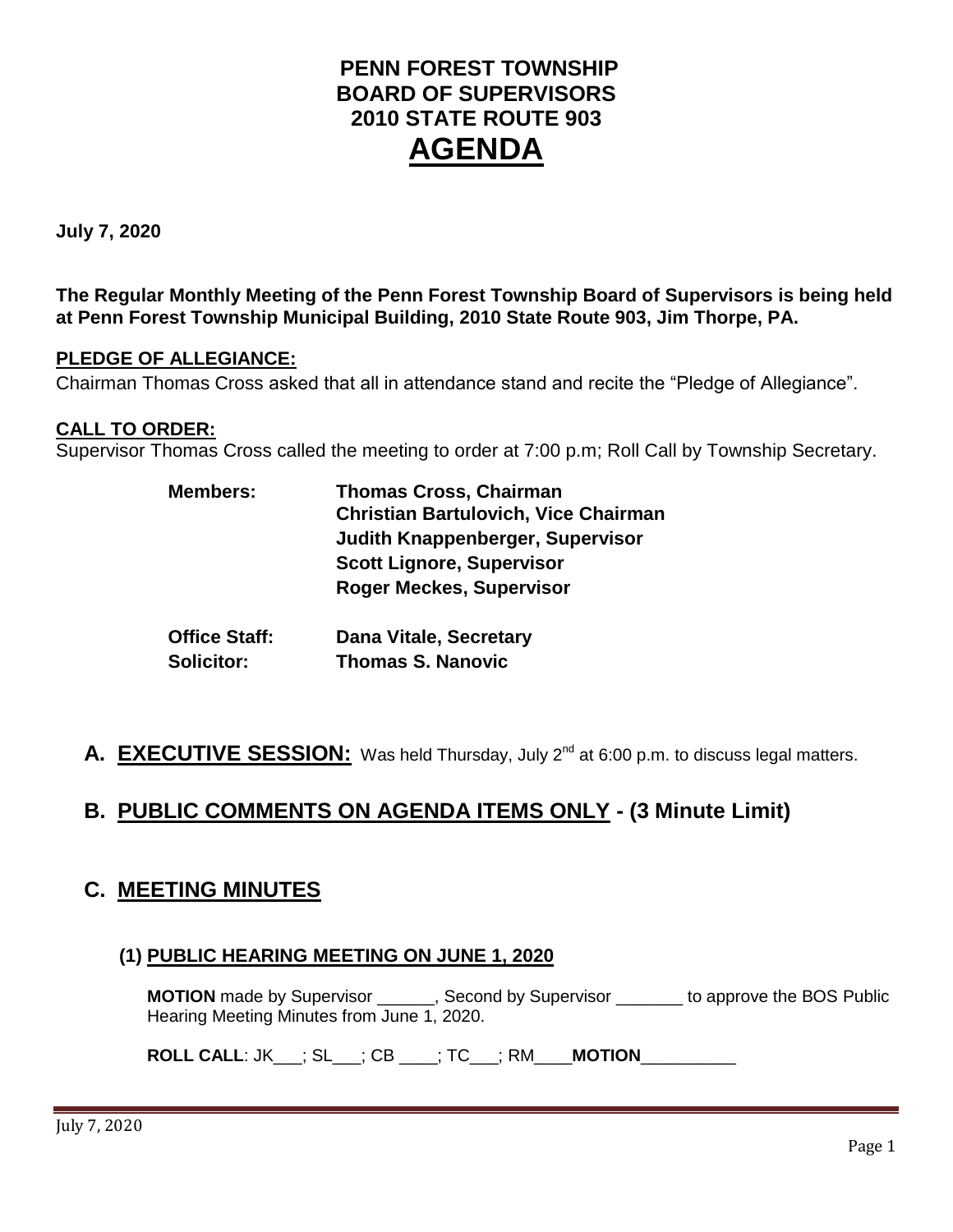## **(2) REGULAR BOS MEETING ON JUNE 1, 2020**

**MOTION** made by Supervisor \_\_\_\_\_\_, Second by Supervisor \_\_\_\_\_\_\_ to approve the BOS Meeting Minutes from June 1, 2020.

**ROLL CALL**: JK\_\_\_; SL\_\_\_; CB \_\_\_\_; TC\_\_\_; RM\_\_\_\_**MOTION**\_\_\_\_\_\_\_\_\_\_

## **D. SECRETARY: ACKNOWLEDGE CORRESPONDENCE RECEIVED**

#### **(1) UCC APPLEALS BOARD- LETTER OF INTEREST**

Robert T. Yurchak, who represents the Borough of Beaver Meadows, submitted a letter of interest for entering into an agreement to become a member of the Joint Board of Appeals for UCC matters.

**MOTION** made by Supervisor \_\_\_\_\_\_, Second by Supervisor \_\_\_\_\_\_\_ to\_\_\_\_\_\_\_the Borough of Beaver Meadows to become a member of the Joint Board of Appeals for UCC matters.

**ROLL CALL**: JK\_\_\_; SL\_\_\_; CB \_\_\_\_; TC\_\_\_; RM\_\_\_\_**MOTION**\_\_\_\_\_\_\_\_\_\_

## **(2) PENNEAST/UGI PIPELINE JUNE REPORT- (NO MOTION)**

# **E. TREASURER'S REPORT:**

#### **(a) MAUCH CHUNK TRUST COMPANY (Statement balance as of 06/30/2020)** \_\_\_\_\_\_\_

| <b>Township General Fund:</b><br>State Liquid Fuels Fund: \$<br>848,842.36<br>Park/Recreation:<br><b>Sanitation Fund:</b><br>$\mathbb{S}$<br>235,196.93<br>Septic Fund:<br>Payroll:<br>SALDO:<br>Debit Card:<br>10,459.53<br>$\mathcal{S}$<br>4,039.52<br>Rent : |                | \$5,320,381.59 |            |
|------------------------------------------------------------------------------------------------------------------------------------------------------------------------------------------------------------------------------------------------------------------|----------------|----------------|------------|
|                                                                                                                                                                                                                                                                  |                |                |            |
|                                                                                                                                                                                                                                                                  |                |                | 5.139.54   |
|                                                                                                                                                                                                                                                                  |                |                | 10,566.22  |
|                                                                                                                                                                                                                                                                  |                |                | 332,073.38 |
|                                                                                                                                                                                                                                                                  | \$3,685,498.10 |                | 188,566.01 |

#### **(b) MAUCH CHUNK TRUST COMPANY – Certificates of Deposit (as of 06/30/2020)**

| Account Ending: 3394/#5851 - |              | \$ 258,124.27 (6 month CD)   |
|------------------------------|--------------|------------------------------|
|                              | 3382/#4619 - | $$257,845.04$ (6 month CD)   |
|                              | 3383/#4686 - | $$524,812.27$ (1 yr CD)      |
|                              | 1301/#1301-  | \$2,034,475.71 (13 month CD) |
| <b>TOTAL:</b>                |              | \$3,075,257.29               |

## **(c) JIM THORPE NEIGHBORHOOD BANK – Certificates of Deposit (as of 06/30/2020)**

| <b>TOTAL:</b>          |      |                          | \$310,075.38 |
|------------------------|------|--------------------------|--------------|
|                        | 0064 | $\overline{\phantom{0}}$ | \$101,962.59 |
|                        | 1710 | $\blacksquare$           | \$104,862.19 |
| <b>Account Ending:</b> | 1495 | $\overline{\phantom{0}}$ | \$103,250.60 |

## **TOTAL FUNDS ON DEPOSIT: \$ 8,705,714.26**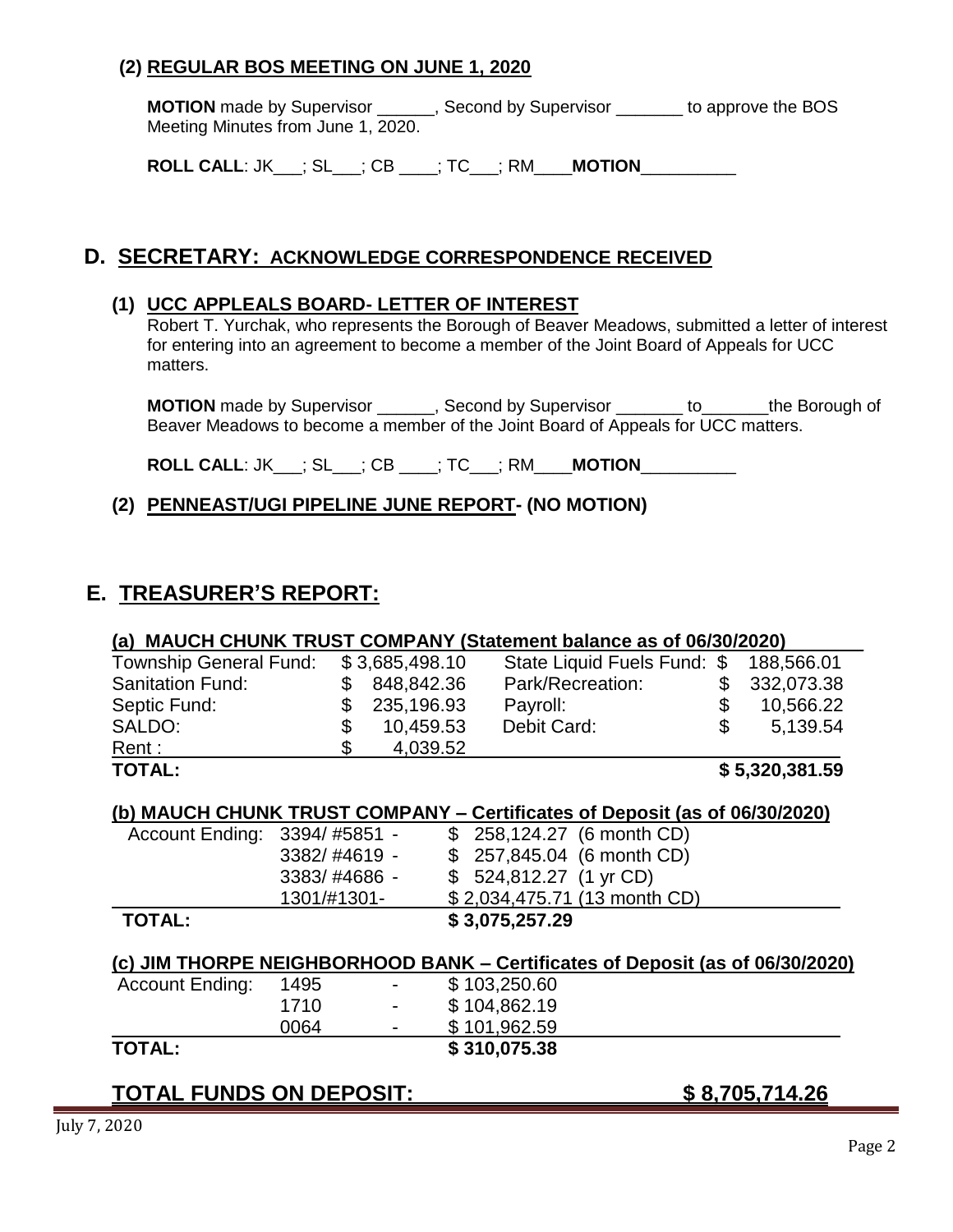1) **MOTION** made by Supervisor , Second by Supervisor to accept Treasurer's Report for JUNE 2020 (Subject to Audit).

**ROLL CALL**: JK\_\_\_; SL\_\_\_; CB \_\_\_\_; TC\_\_\_; RM\_\_\_\_**MOTION**\_\_\_\_\_\_\_\_\_\_

#### **2) PAYMENT OF THE BILLS FOR JUNE 2020**

**MOTION** made by Supervisor \_\_\_\_\_, Second by Supervisor \_\_\_\_\_ to pay the bills for JUNE 2020.

**ROLL CALL**: JK\_\_\_; SL\_\_\_; CB \_\_\_\_; TC\_\_\_; RM\_\_\_\_**MOTION**\_\_\_\_\_\_\_\_\_\_

# **F. NEW BUSINESS:**

## **THOMAS CROSS, CHAIRMAN**

| 1) ADOPT ORDINANCE NO. 1 OF 2020 - VOLUNTEER TAX CREDIT                                               |
|-------------------------------------------------------------------------------------------------------|
| <b>MOTION</b> made by Supervisor ______, Second by Supervisor _______ to <b>ADOPT</b> Ordinance #1 of |
| 2020, VOLUNTEER TAX CREDIT.                                                                           |
|                                                                                                       |
| <b>ROLL CALL: JK__; SL__; CB ___; TC__; RM___MOTION__________</b>                                     |
|                                                                                                       |
| 2) RESOLUTION NO. 15 OF 2020- TAX CREDIT VOLUNTEERS                                                   |
| The annual criteria that must be met to qualify for tax credits under the volunteer service credit    |
| program.                                                                                              |
|                                                                                                       |
| <b>MOTION</b> made by Supervisor _______ Second by Supervisor ________ to____________ RESOLUTION      |
| NO. 15 OF 2020- Tax Credit Annual Criteria.                                                           |
|                                                                                                       |
| <b>ROLL CALL: JK__; SL__; CB ___; TC__; RM___MOTION__________</b>                                     |
|                                                                                                       |
| 3) ADOPT ORDINANCE NO. 2 OF 2020 - EMERGENCY SERVICES- RECOUP COSTS                                   |
| <b>MOTION</b> made by Supervisor ______, Second by Supervisor ______ to <b>ADOPT</b> Ordinance #2 of  |
| 2020, EMERGENCY SERVICES ORDINANCE.                                                                   |
|                                                                                                       |
| <b>ROLL CALL: JK___; SL___; CB ____; TC___; RM____MOTION__________</b>                                |
|                                                                                                       |
| 4) RESOLUTION NO. 16 OF 2020- SCHEDULE OF FEES FOR SERVICES TOOLS,                                    |
| <b>EQUIPMENT AND/OR MATERIALS PURSUANT TO PENN FOREST TOWNSHIP</b>                                    |
| <b>ORDINANCE NO. 2 OF 2020</b>                                                                        |
|                                                                                                       |

**MOTION** made by Supervisor \_\_\_\_\_ Second by Supervisor \_\_\_\_\_\_\_ to\_\_\_\_\_\_\_\_\_ **RESOLUTION NO. 16 OF 2020**- Schedule of Fees for Services, Tools, Equipment and/or Materials.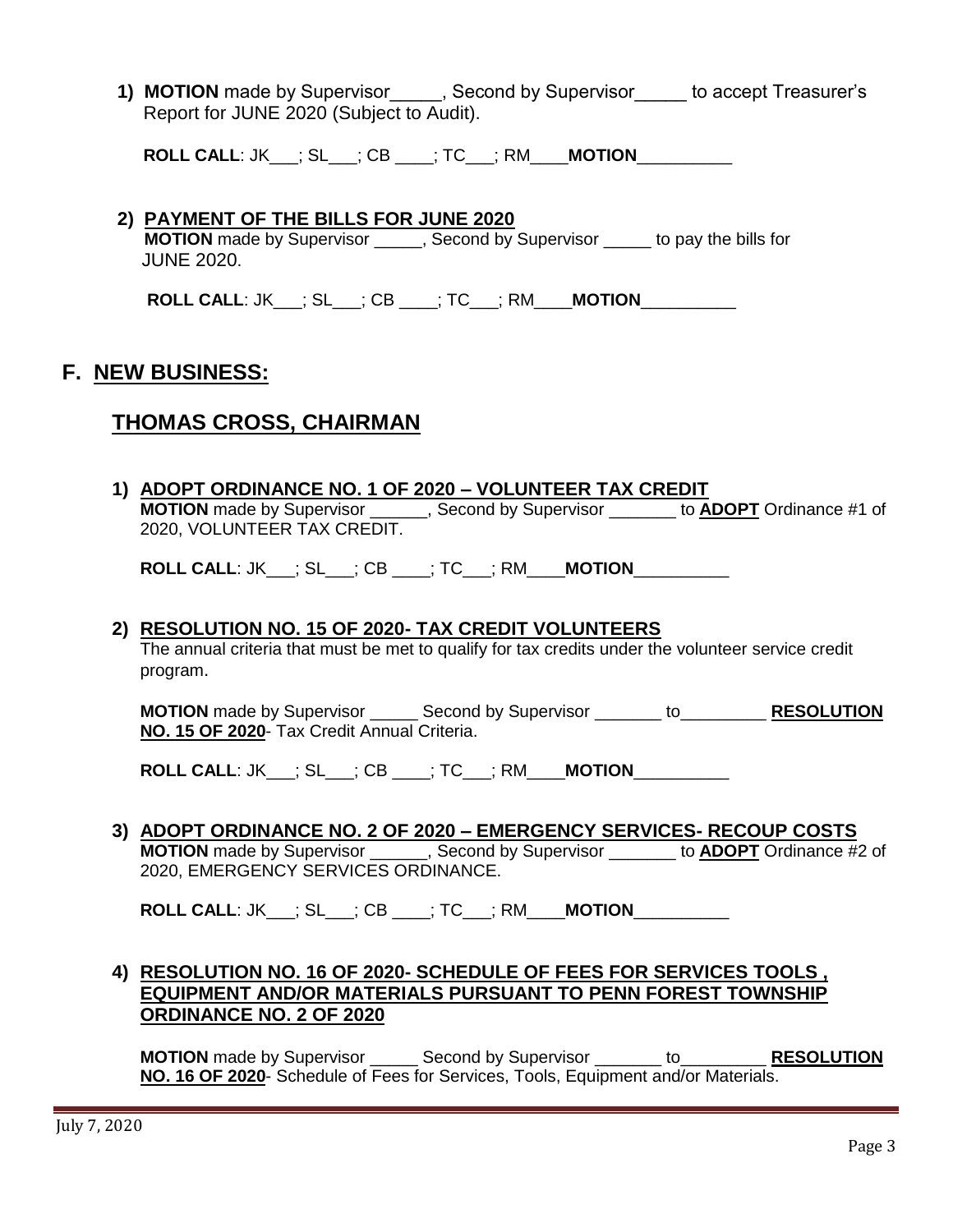**ROLL CALL**: JK\_\_\_; SL\_\_\_; CB \_\_\_\_; TC\_\_\_; RM\_\_\_\_**MOTION**\_\_\_\_\_\_\_\_\_\_

#### **5) RATIFY RESOLUTION NO. 17 OF 2020- DECLARATION OF DISASTER OF EMERGENCY** Extend Resolution another 30 days.

**MOTION** made by Supervisor \_\_\_\_\_ Second by Supervisor \_\_\_\_\_\_\_ to\_\_\_\_\_\_\_\_\_ **RESOLUTION NO. 17 OF 2020**- **DECLARATION OF DISASTER OF EMERGENCY.**

**ROLL CALL**: JK\_\_\_; SL\_\_\_; CB \_\_\_\_; TC\_\_\_; RM\_\_\_\_**MOTION**\_\_\_\_\_\_\_\_\_\_

#### **6) RESOLUTION NO. 18 OF 2020- MCT AUTHORIZING SIGNATURES- FIRE ESCROW ACCT**

**MOTION** made by Supervisor \_\_\_\_\_ Second by Supervisor \_\_\_\_\_\_\_ to\_\_\_\_\_\_\_\_\_ **RESOLUTION NO. 18 OF 2020**- **MCT AUTHORIZING SIGNATURES FOR FIRE ESCROW ACCOUNT.**

**ROLL CALL**: JK\_\_\_; SL\_\_\_; CB \_\_\_\_; TC\_\_\_; RM\_\_\_\_**MOTION**\_\_\_\_\_\_\_\_\_\_

#### **7) KIRK, SUMMA – DRAFT FINANCIAL STATEMENTS- YEAR END 12/31/2019**

**MOTION** made by Supervisor \_\_\_\_\_, Second by Supervisor \_\_\_\_\_to \_\_\_\_\_\_the draft copy of the 2019 Audit for the Board to review and sign.

**ROLL CALL**: JK\_\_\_; SL\_\_\_; CB \_\_\_\_; TC\_\_\_; RM\_\_\_\_**MOTION**\_\_\_\_\_\_\_\_\_\_

#### **8) RITAL, LLC SEWAGE MAINTENANCE AGREEMENT APPROVAL**

Sewage Maintenance Agreement (Borger Septic Service) for Rital, LLC for 1295 State Route 534. Agreement reviewed and approved by Keith Valentine SEO, and Township Solicitor.

**MOTION** made by Supervisor \_\_\_\_\_\_, Second by Supervisor \_\_\_\_\_\_\_ to \_\_\_\_\_\_\_ Rital, LLC Sewage Maintenance Agreement with Borger Septic Service.

**ROLL CALL**: JK\_\_\_; SL\_\_\_; CB \_\_\_\_; TC\_\_\_; RM\_\_\_\_**MOTION**\_\_\_\_\_\_\_\_\_\_

#### **9) PFT UCC APPEALS BOARD REPRESENTATIVE ALLEN STARR RESIGNED**

Mr. Starr no longer lives in Penn Forest Township. The township is in need of a representative.

# **CHRISTIAN BARTULOVICH, VICE CHAIRMAN**

#### **1) OPEN PLGIT ACCOUNT- ROLLOVER MATURING CDS**

**MOTION** made by Supervisor \_\_\_\_\_ Second by Supervisor \_\_\_\_\_\_\_ to\_\_\_\_\_\_\_\_\_the opening of an account with PLGIT to rollover maturing  $CD<sup>S</sup>$ .

# **ROLL CALL**: JK\_\_\_; SL\_\_\_; CB \_\_\_\_; TC\_\_\_; RM\_\_\_\_**MOTION**\_\_\_\_\_\_\_\_\_\_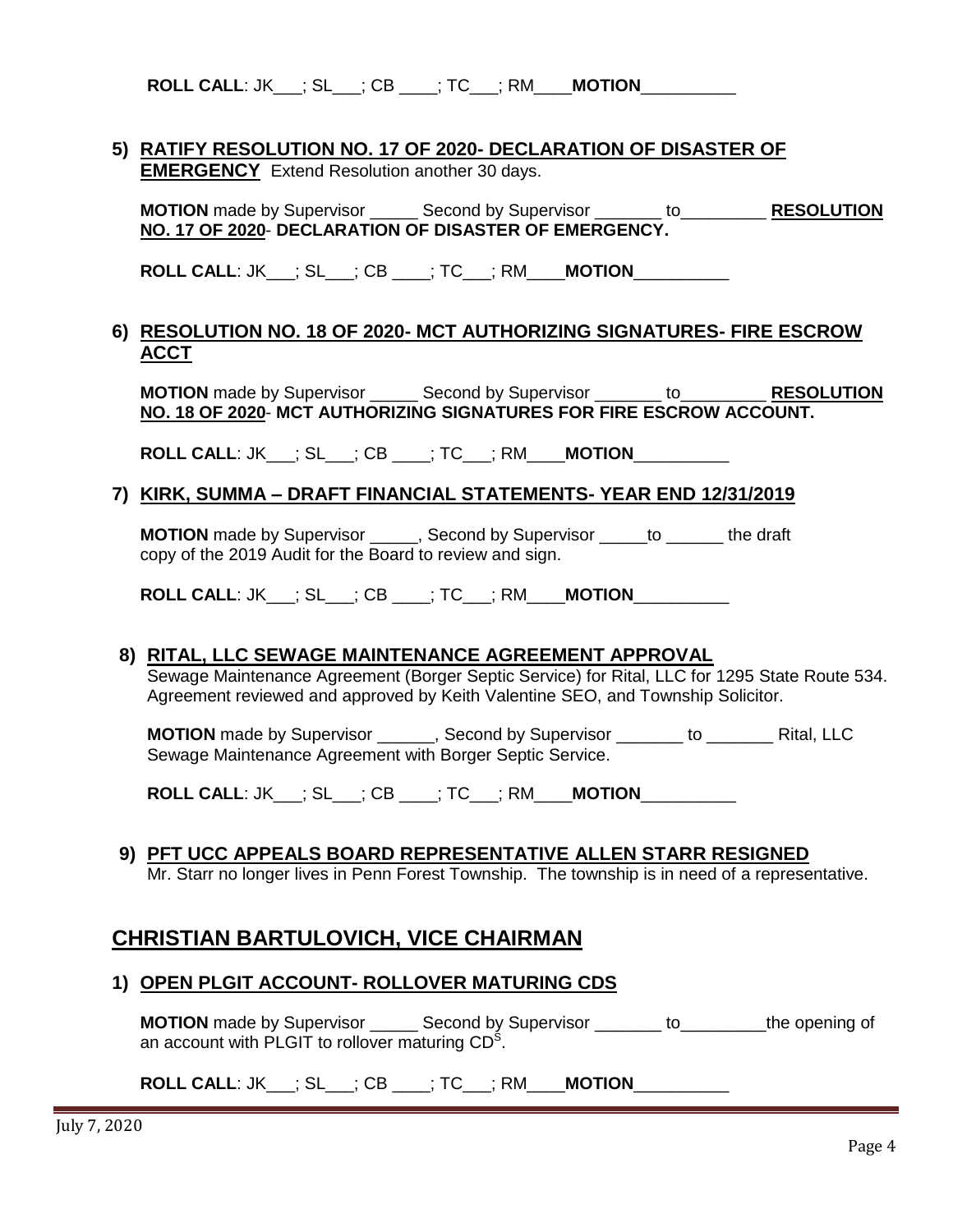# **2) PURCHASE APPLE IPAD 32GB- TOWNSHIP SECRETARY**

Total cost \$329.99.

**MOTION** made by Supervisor **Second by Supervisor** to **IPAD** for Township Secretary, total cost \$329.99

**ROLL CALL**: JK\_\_\_; SL\_\_\_; CB \_\_\_\_; TC\_\_\_; RM\_\_\_\_**MOTION**\_\_\_\_\_\_\_\_\_\_

#### **3) RESOLUTION NO.19 OF 2020-TRANSFER FUNDS**

Transfer \$517,823.00 from the Sanitation Fund to General Fund. Wages and related expenditures were paid out of the Sanitation Fund over multi-year periods. Refer to page (21) of December 31, 2019 Financial Statements from Kirk, Suma.

**MOTION** made by Supervisor \_\_\_\_\_ Second by Supervisor \_\_\_\_\_\_\_ to\_\_\_\_\_\_\_\_\_ **RESOLUTION NO.19 OF 2020** transfer \$517,823.00 from the Sanitation Fund to the General Fund.

**ROLL CALL**: JK\_\_\_; SL\_\_\_; CB \_\_\_\_; TC\_\_\_; RM\_\_\_\_**MOTION**\_\_\_\_\_\_\_\_\_\_

# **ROGER MECKES, ROADMASTER**

#### **1) OPEN SEALED BIDS FOR PARK WALKING TRAIL REPAIR & PIPE CROSSING REHABILITATION**

**MOTION** made by Supervisor \_\_\_\_\_, Second by Supervisor \_\_\_\_ to accept the bid from **EXECUTE:** Contractor, total cost of \$ \_\_\_\_\_\_\_\_\_\_\_ for Park Walking Trail repair.

**ROLL CALL**: JK\_\_\_; SL\_\_\_; CB \_\_\_\_; TC\_\_\_; RM\_\_\_\_**MOTION**\_\_\_\_\_\_\_\_\_\_

**MOTION** made by Supervisor \_\_\_\_\_, Second by Supervisor \_\_\_\_ to accept the bid from \_\_\_\_\_\_\_\_\_\_\_\_\_\_\_ Contractor, total cost of \$ \_\_\_\_\_\_\_\_\_\_ for Pipe Crossing project.

**ROLL CALL**: JK\_\_\_; SL\_\_\_; CB \_\_\_\_; TC\_\_\_; RM\_\_\_\_**MOTION**\_\_\_\_\_\_\_\_\_\_

## **2) DISCUSSION: GARBAGE INVOICES – PAST OUTSTANDING BILLS**

Residents who have an outstanding garbage invoice only want to pay current amount to receive the permit.

## **3) DISCUSSION: 86 CYPRESS DRIVE: DELINQUENT GARBAGE ACCOUNT**

Michael Hornidge, son of Thomas & Joan contacted the Township Secretary regarding the delinquent letter he received from Solicitor. Property owners are deceased and he is taking care of the Estate. He states that his parents did not receive the outstanding bills. He is requesting a late payment reprieve from the BOS. Total late fees \$150.00.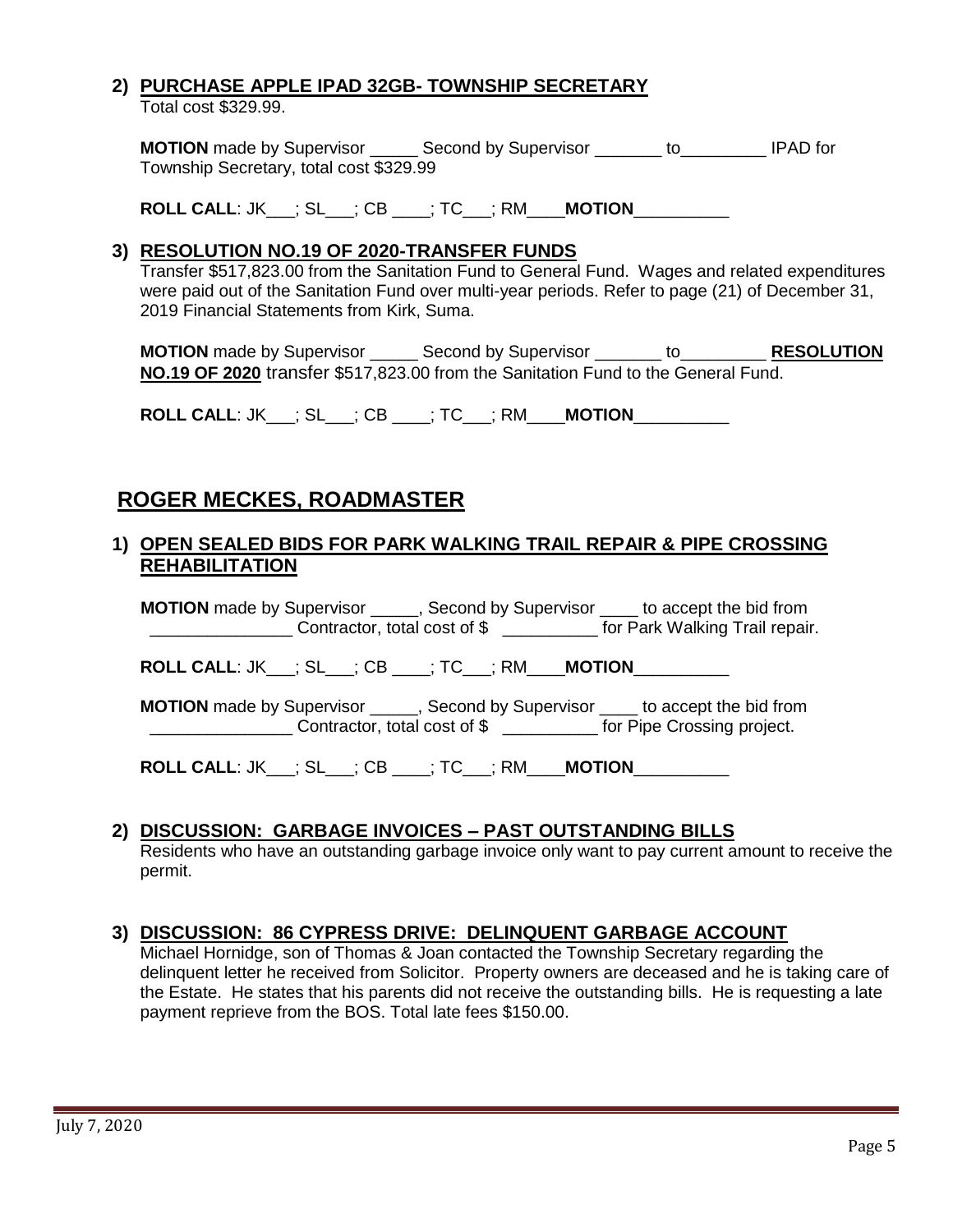### **4) DISCUSSION: HIRE FULL-TIME LABORER**

| <b>MOTION</b> made by Supervisor _______ Second by Supervisor ________ to__________Full-time Laborer<br>at the rate of \$15.45.                                                                                                                    |                                                      |  |
|----------------------------------------------------------------------------------------------------------------------------------------------------------------------------------------------------------------------------------------------------|------------------------------------------------------|--|
| <b>ROLL CALL: JK__; SL__; CB ___; TC__; RM___MOTION_________</b>                                                                                                                                                                                   |                                                      |  |
| 5) PURCHASE PIPE CROSSINGS- FOREST ST., MECKESVILLE & STONY MOUNTAIN<br>$(16)$ 15 inch pipe at \$7.45 per foot \$2,384.00<br>8-Coupling \$13.45 each<br>Modified Stone (2) loads<br><b>Flowable Fill</b>                                           | 107.60<br>810.00.<br>500.00<br>Total cost \$3,801.60 |  |
| <b>MOTION</b> made by Supervisor _______ Second by Supervisor ________ to___________                                                                                                                                                               |                                                      |  |
| <b>ROLL CALL: JK__; SL__; CB ___; TC__; RM___MOTION_________</b><br>6) AG-INDUSTRIAL NEW HOLLAND LOADER ATTACHMENT<br>Purchase front bucket attachment for New Holland Loader to use with infield mix, etc.<br>\$6,860.00 cost<br>-894.00 discount |                                                      |  |
| \$5,966.00<br>600.00 install<br>\$6,566.00<br><b>MOTION</b> made by Supervisor _______ Second by Supervisor ________ to___________                                                                                                                 |                                                      |  |
| <b>ROLL CALL: JK__; SL__; CB ___; TC__; RM___MOTION__________</b>                                                                                                                                                                                  |                                                      |  |
| <u>7) QUOTE BASE REPAIR- SHIFFER BITUMINOUS SERVICE</u><br>Quote received from Shiffer Bituminous to base repair about 130 square yards at 4" depth.<br>Remove and replace with 4" of 25mm. Total cost of \$5,499.00.                              |                                                      |  |
| <b>MOTION</b> made by Supervisor _______ Second by Supervisor ________ to___________                                                                                                                                                               |                                                      |  |
| <b>ROLL CALL: JK___; SL___; CB ____; TC___; RM____MOTION___________</b>                                                                                                                                                                            |                                                      |  |

# **G. PFT PARK AND RECREATION**

**1) PARK PAVILION POWER-** WB Electric submitted a proposal for the Park Pavilion power and lighting (see attached quote) total cost of \$2,650.00.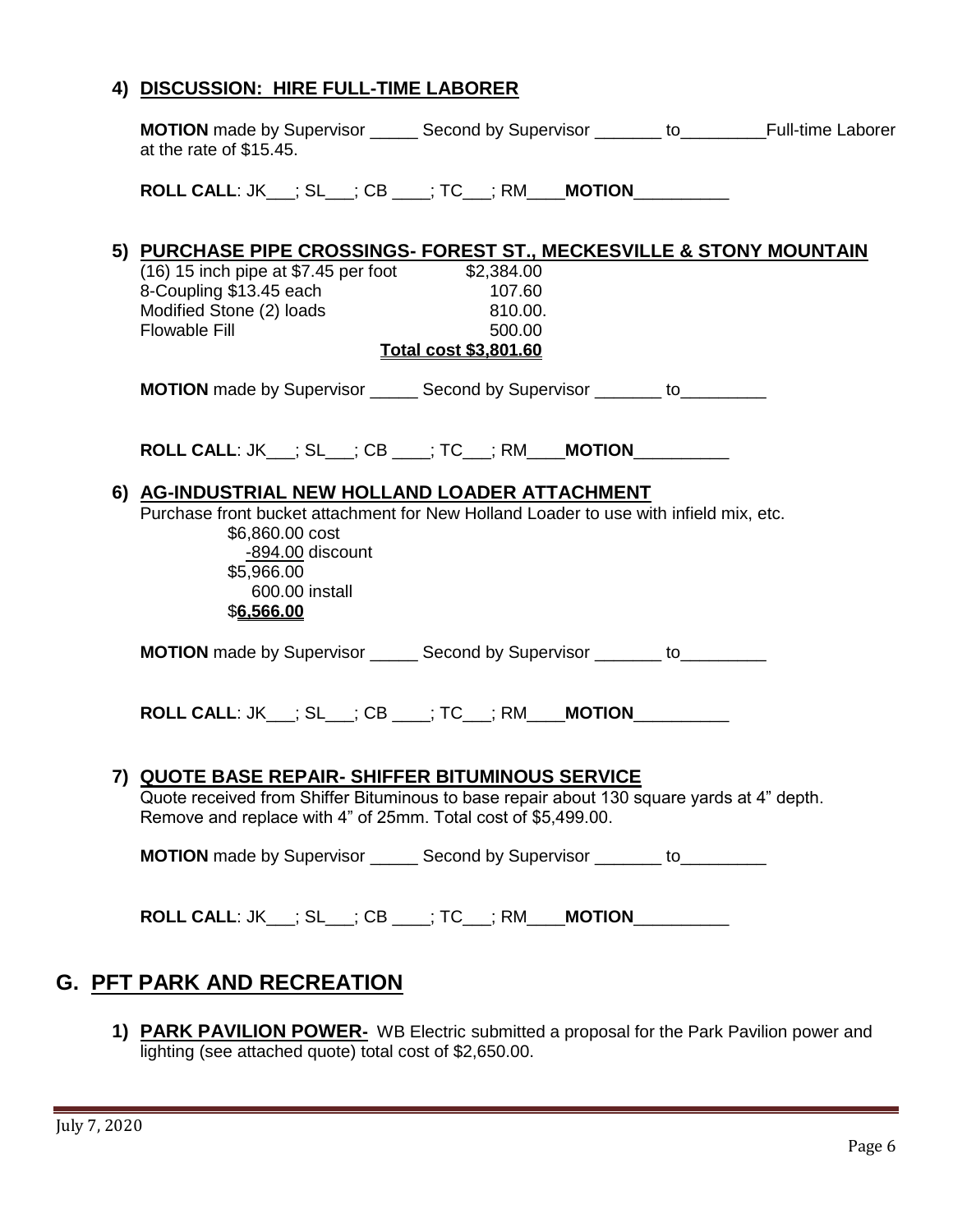**MOTION** made by Supervisor \_\_\_\_\_ Second by Supervisor \_\_\_\_\_\_\_ to\_\_\_\_\_\_\_\_\_ quote from WB Electric to provide power at the park pavilion, total cost of \$2,650.00.

**ROLL CALL**: JK\_\_\_; SL\_\_\_; CB \_\_\_\_; TC\_\_\_; RM\_\_\_\_**MOTION**\_\_\_\_\_\_\_\_\_\_

# **2) RATIFY THE MOTION FROM MAY 4TH BOS MTG - ADDITIONAL INFIELD MIX**

Purchase 2 additional loads of infield mix for the park. Additional total cost of \$1,800.00.

**MOTION** made by Supervisor **Second by Supervisor** to **z** additional loads of infield mix for the park, total cost of \$1,800.00.

**ROLL CALL**: JK\_\_\_; SL\_\_\_; CB \_\_\_\_; TC\_\_\_; RM\_\_\_\_**MOTION**\_\_\_\_\_\_\_\_\_\_

#### **3) DISCUSSION: BLUE RIDGE CABLE CONCESSION STAND- ENGINEER REPORT (SEE ENCLOSED)**

## **4) DISCUSSION: MENS FULL TACKLE FOOTBALL SPORTING EVENT**

# **H. REPORTS:**

# **ROGER MECKES, ROADMASTER**

## **ROADMASTER REPORT FOR JUNE 2020**

# **TRANSFER STATION**

| 1) BULK AMOUNT for JUNE 2020--- \$1,630.00 Year to Date Total: \$5,710.01 |  |  |
|---------------------------------------------------------------------------|--|--|
|                                                                           |  |  |

| (23)     | 89.28                                                              |
|----------|--------------------------------------------------------------------|
| (8)      | 400.00                                                             |
| (2, 149) | 107,450.00                                                         |
| (8)      | 1,400.00                                                           |
|          |                                                                    |
|          | 2020-2021 Commercial Permits<br><b>TOTAL DEPOSITS \$110,969.28</b> |

**TOTAL DEPOSITS \$115,049.29**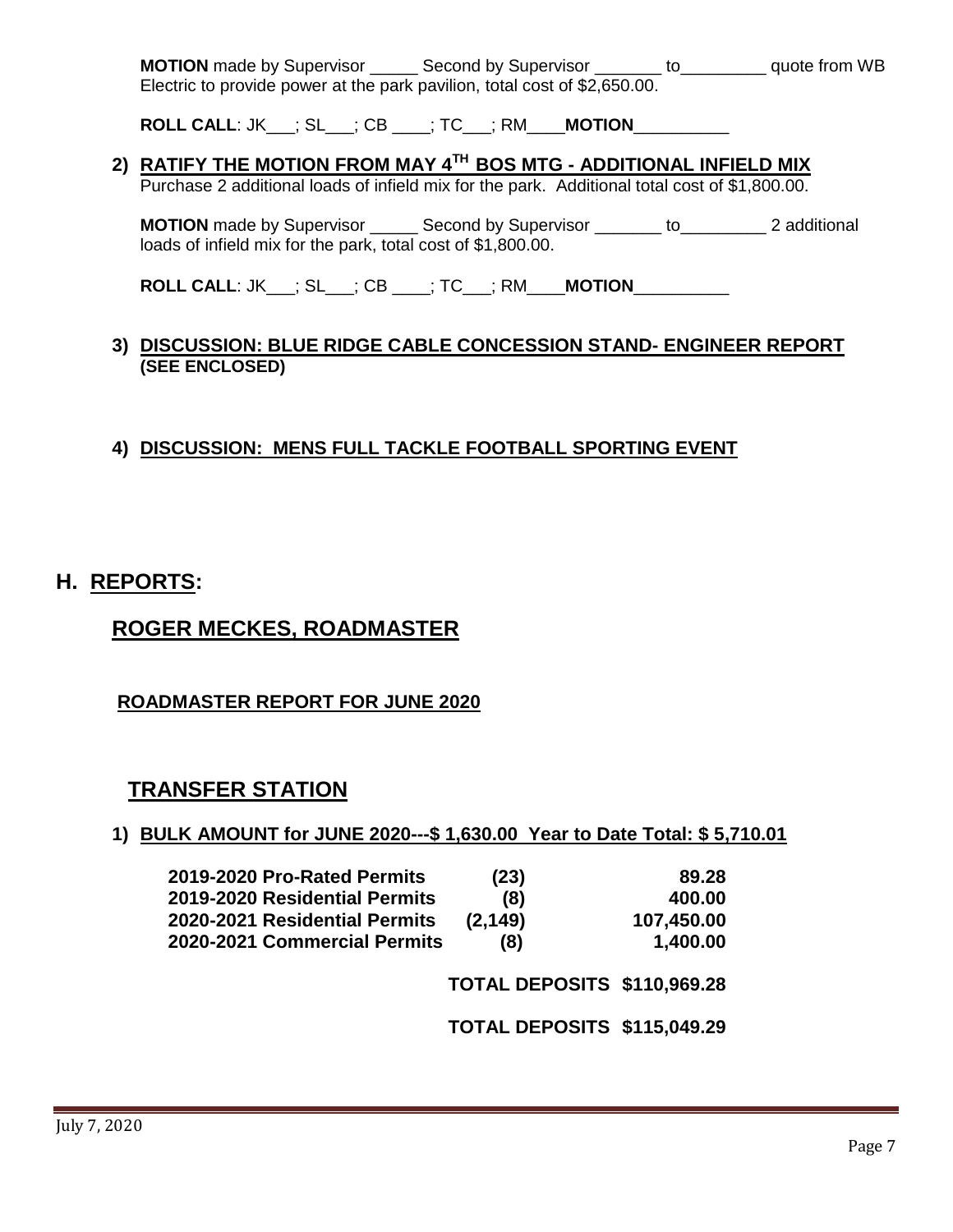## **2) ADMINISTRATIVE REPORTS**

#### **A) RIGHT-TO-KNOW REQUESTS FOR JUNE 2020-**

#### **Administrative & Financial Requests: (See Attached Lists)**

#### **Submitted: 42 / Responded: 42/ Total Hours: 29.5 hrs.**

#### **Zoning & Septic Requests: Submitted: 39/ Responded: 39**

### **I. ZONING DEPARTMENT** - Kathryn Forry submitted Zoning Report for JUNE 2020.

#### **ZONING ENFORCEMENT NOTICES- 6 PROPERTIES IN VIOLATION OF TWSP ORDINANCE**

The Township did not receive a response from property owners regarding Zoning Enforcement Notices.

#### **TAYLOR REVERSE SUBDIVISION— Preliminary/Final Approval**

Mr. David J. and Carol A. Taylor propose the combination of two existing lots (lots 1230 and 1231) into one lot (Lot 1230A) within the Towamensing Trails Subdivision, Section C and have requested the following waivers from SALDO; Section 333.13- (location of all existing subsurface disposal areas within 50 feet of the boundary), & Section 333.31 – (tree location of all trees over 8 inches in diameter). Planning Commission recommends to the Township Board of Supervisors to grant the requested waivers and approve the plan.

**a) MOTION** made by Supervisor \_\_\_\_\_, Second by Supervisor \_\_\_\_\_ to grant the waivers for **SALDO Sections 333.13, and 333.31** as recommended by PC.

**ROLL CALL**: JK\_\_\_; SL\_\_\_; CB \_\_\_\_; TC\_\_\_; RM\_\_\_\_**MOTION**\_\_\_\_\_\_\_\_\_\_

**b) MOTION** made by Supervisor \_\_\_\_\_, Second by Supervisor \_\_\_\_\_ to approve and accept the **plan** as recommended by the Planning Commission.

**ROLL CALL**: JK\_\_\_; SL\_\_\_; CB \_\_\_\_; TC\_\_\_; RM\_\_\_\_**MOTION**\_\_\_\_\_\_\_\_\_\_

# **J. PUBLIC COMMENTS – (3 Minute Limit)**